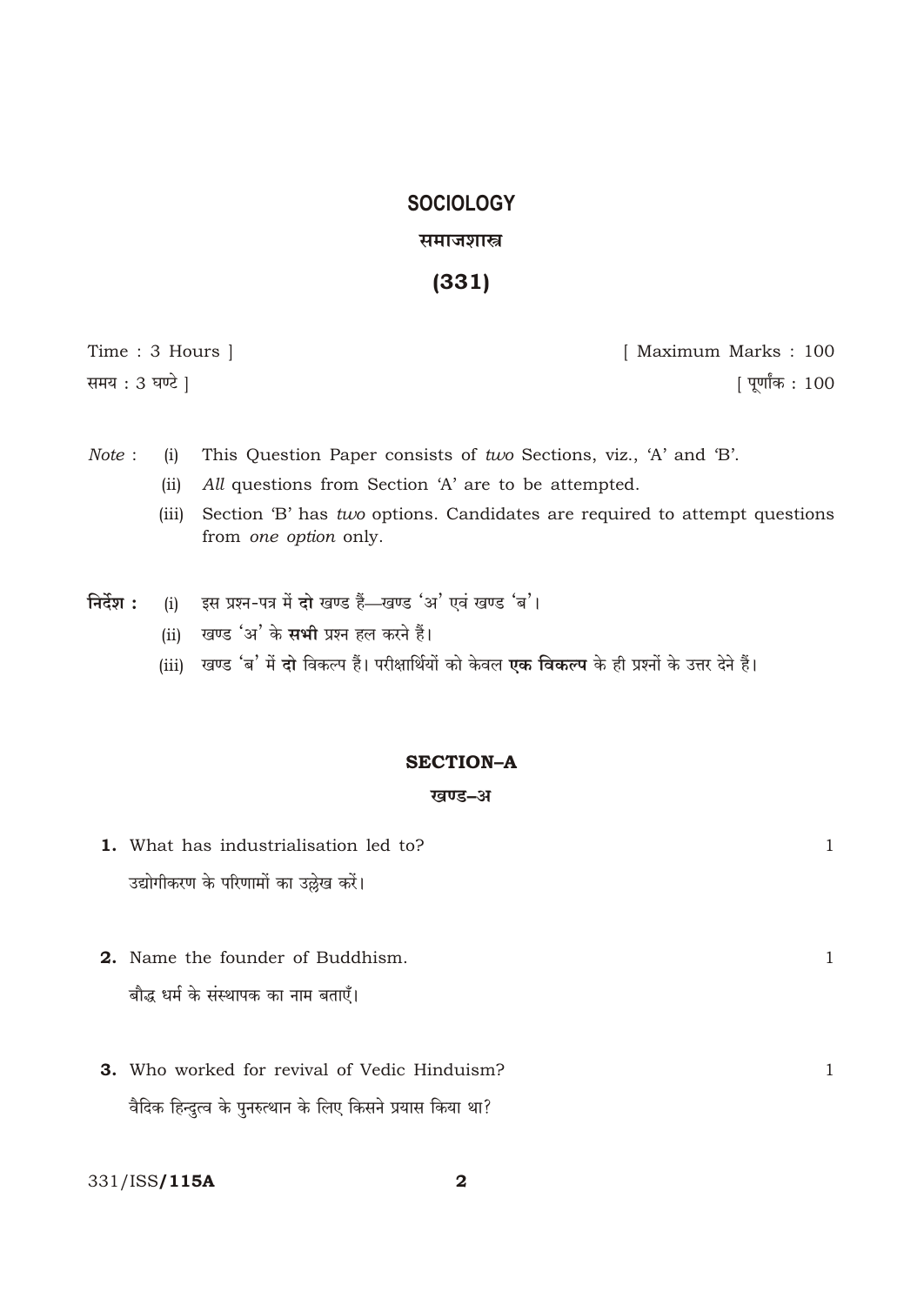4. Define Sociology.

| समाजशास्त्र की परिभाषा लिखें। |  |  |
|-------------------------------|--|--|
|                               |  |  |

| 5. Where and which community did W. H. R. Rivers study?           |  |
|-------------------------------------------------------------------|--|
| कहाँ एवं किस समुदाय ने डब्ल्यू० एच० आर० रिवर्स का अध्ययन किया था? |  |

- 6. Define crowd.  $\overline{2}$ भीड़ की परिभाषा दें।
- 7. What are two types of marriage?  $\overline{2}$ विवाह के दो प्रकार क्या हैं?
- 8. Define a Nation. 2 राष्ट्र की परिभाषा लिखें।
- 9. What is communalism? 2 सम्प्रदायवाद क्या है?
- 10. Explain social institution. Briefly describe any two primary social institutions.  $\overline{4}$ सामाजिक संस्था की व्याख्या करें। किन्हीं **दो** प्राथमिक सामाजिक संस्थाओं का संक्षेप में वर्णन करें।
- 11. Write the external features of a secondary group.  $\overline{4}$ द्वितीयक समूह की बाह्य विशेषताओं को लिखें।

 $\overline{3}$ 

331/ISS/115A

 $[$  P.T.O.

2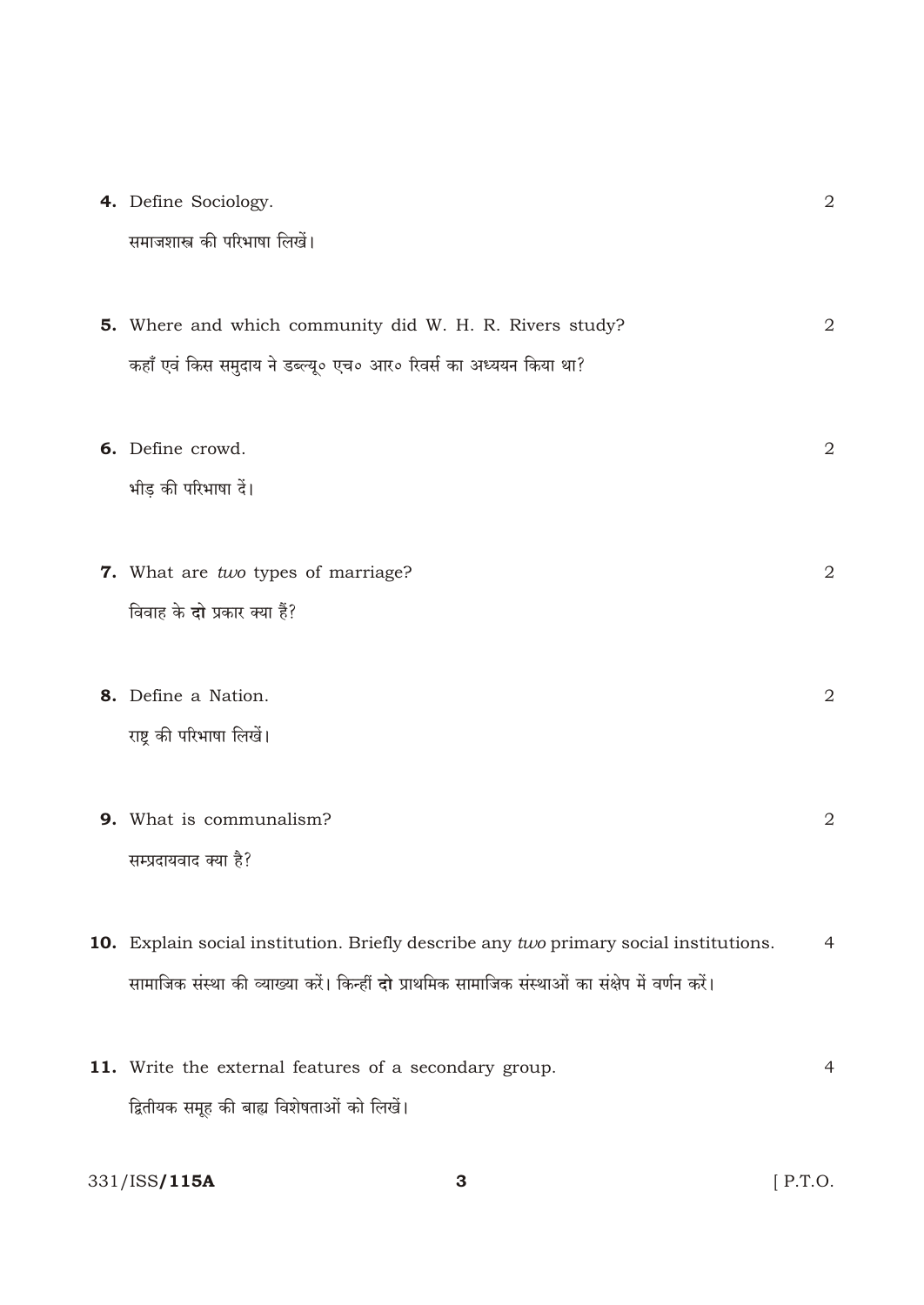| 12. Explain the characteristics of integration. | $\overline{4}$                                                                                                                                                                                                                                                                                                                                                                                                                                                                                               |
|-------------------------------------------------|--------------------------------------------------------------------------------------------------------------------------------------------------------------------------------------------------------------------------------------------------------------------------------------------------------------------------------------------------------------------------------------------------------------------------------------------------------------------------------------------------------------|
| एकीकरण की विशेषताओं की व्याख्या करें।           |                                                                                                                                                                                                                                                                                                                                                                                                                                                                                                              |
|                                                 |                                                                                                                                                                                                                                                                                                                                                                                                                                                                                                              |
|                                                 | $\overline{4}$                                                                                                                                                                                                                                                                                                                                                                                                                                                                                               |
|                                                 |                                                                                                                                                                                                                                                                                                                                                                                                                                                                                                              |
|                                                 |                                                                                                                                                                                                                                                                                                                                                                                                                                                                                                              |
|                                                 | 4                                                                                                                                                                                                                                                                                                                                                                                                                                                                                                            |
|                                                 |                                                                                                                                                                                                                                                                                                                                                                                                                                                                                                              |
|                                                 |                                                                                                                                                                                                                                                                                                                                                                                                                                                                                                              |
|                                                 |                                                                                                                                                                                                                                                                                                                                                                                                                                                                                                              |
|                                                 | $\overline{4}$                                                                                                                                                                                                                                                                                                                                                                                                                                                                                               |
| वंशानुक्रम के दो व्यापक प्रकारों का वर्णन करें। |                                                                                                                                                                                                                                                                                                                                                                                                                                                                                                              |
|                                                 |                                                                                                                                                                                                                                                                                                                                                                                                                                                                                                              |
|                                                 | $\overline{4}$                                                                                                                                                                                                                                                                                                                                                                                                                                                                                               |
|                                                 |                                                                                                                                                                                                                                                                                                                                                                                                                                                                                                              |
|                                                 |                                                                                                                                                                                                                                                                                                                                                                                                                                                                                                              |
|                                                 | 4                                                                                                                                                                                                                                                                                                                                                                                                                                                                                                            |
|                                                 |                                                                                                                                                                                                                                                                                                                                                                                                                                                                                                              |
|                                                 |                                                                                                                                                                                                                                                                                                                                                                                                                                                                                                              |
|                                                 |                                                                                                                                                                                                                                                                                                                                                                                                                                                                                                              |
|                                                 |                                                                                                                                                                                                                                                                                                                                                                                                                                                                                                              |
| 18. Who are street children?                    | 4                                                                                                                                                                                                                                                                                                                                                                                                                                                                                                            |
| सड़क के बच्चे कौन हैं?                          |                                                                                                                                                                                                                                                                                                                                                                                                                                                                                                              |
|                                                 |                                                                                                                                                                                                                                                                                                                                                                                                                                                                                                              |
| 19. What is the push factor of migration?       | 4                                                                                                                                                                                                                                                                                                                                                                                                                                                                                                            |
|                                                 | 13. Explain ascribed and achieved status.<br>प्रदत्त एवं अर्जित प्रस्थिति की व्याख्या करें।<br>14. Describe any four agents of socialisation.<br>समाजीकरण के किन्हीं <b>चार</b> अभिकारकों का उल्लेख करें।<br>15. Describe two broad types of descent.<br><b>16.</b> Describe any two formal means of social control.<br>सामाजिक नियंत्रण के किन्हीं दो औपचारिक साधनों का वर्णन करें।<br>17. Name four Varnas and explain each briefly.<br>चारों वर्णों के नाम बताएँ तथा प्रत्येक की संक्षिप्त व्याख्या करें। |

331/ISS**/115A** 

 $\overline{\mathbf{4}}$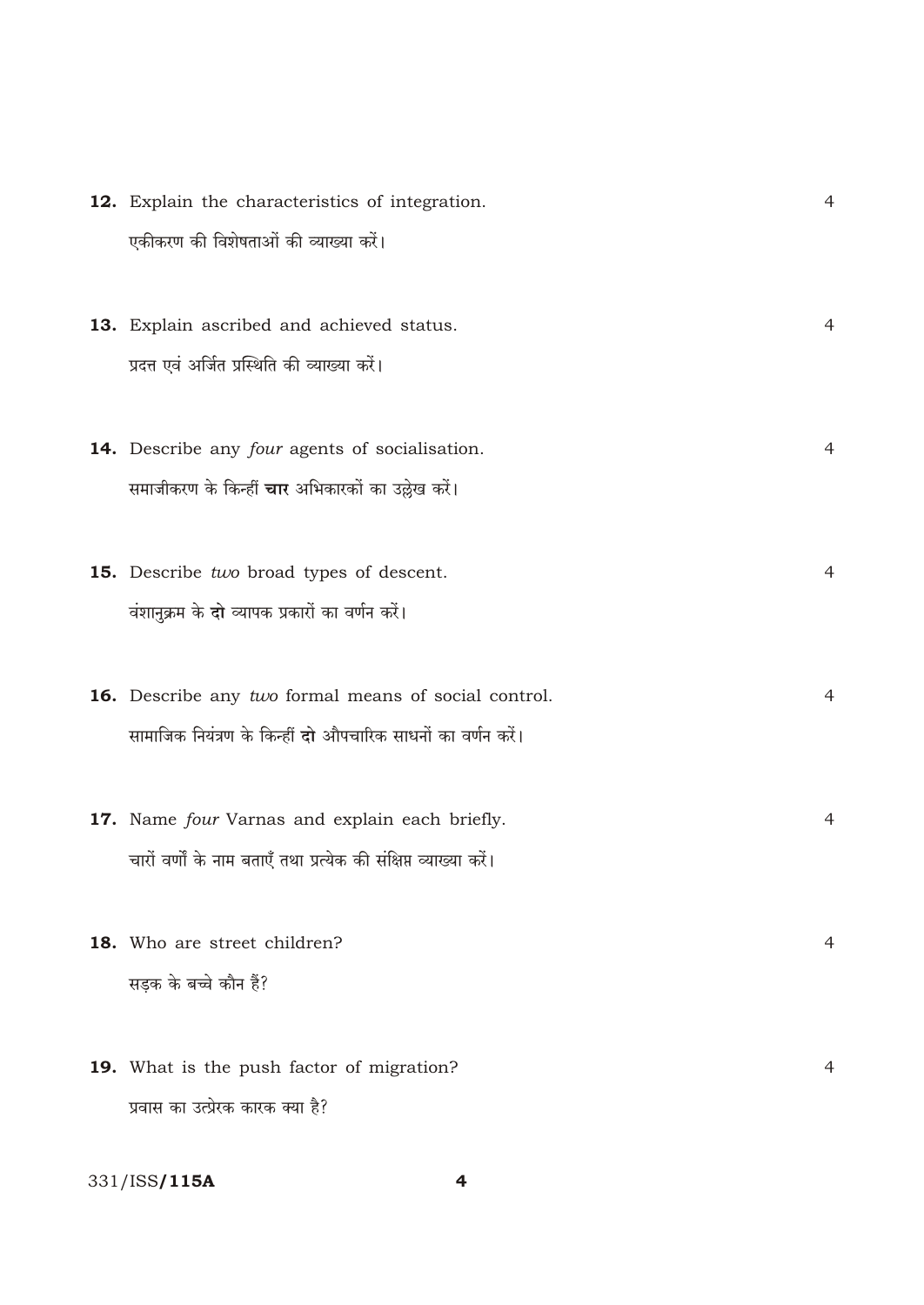| <b>20.</b> Discuss the similarities and differences between society and community.<br>समाज एवं समुदाय के बीच समानताओं एवं अन्तरों की विवेचना करें। | 6 |
|----------------------------------------------------------------------------------------------------------------------------------------------------|---|
| <b>21.</b> Describe the characteristics of competition.<br>प्रतियोगिता की विशेषताओं का वर्णन करें।                                                 | 6 |
| <b>22.</b> Explain the significance of caste in contemporary India.<br>समकालीन भारत में जाति के महत्त्व की व्याख्या करें।                          | 6 |
| 23. Explain the causes of corruption.<br>भ्रष्टाचार के कारणों की व्याख्या करें।                                                                    | 6 |
| <b>24.</b> Describe the main problems of the OBCs.<br>अति पिछड़ी जातियों (ओ० बी० सी०) की मुख्य समस्याओं का वर्णन करें।                             | 6 |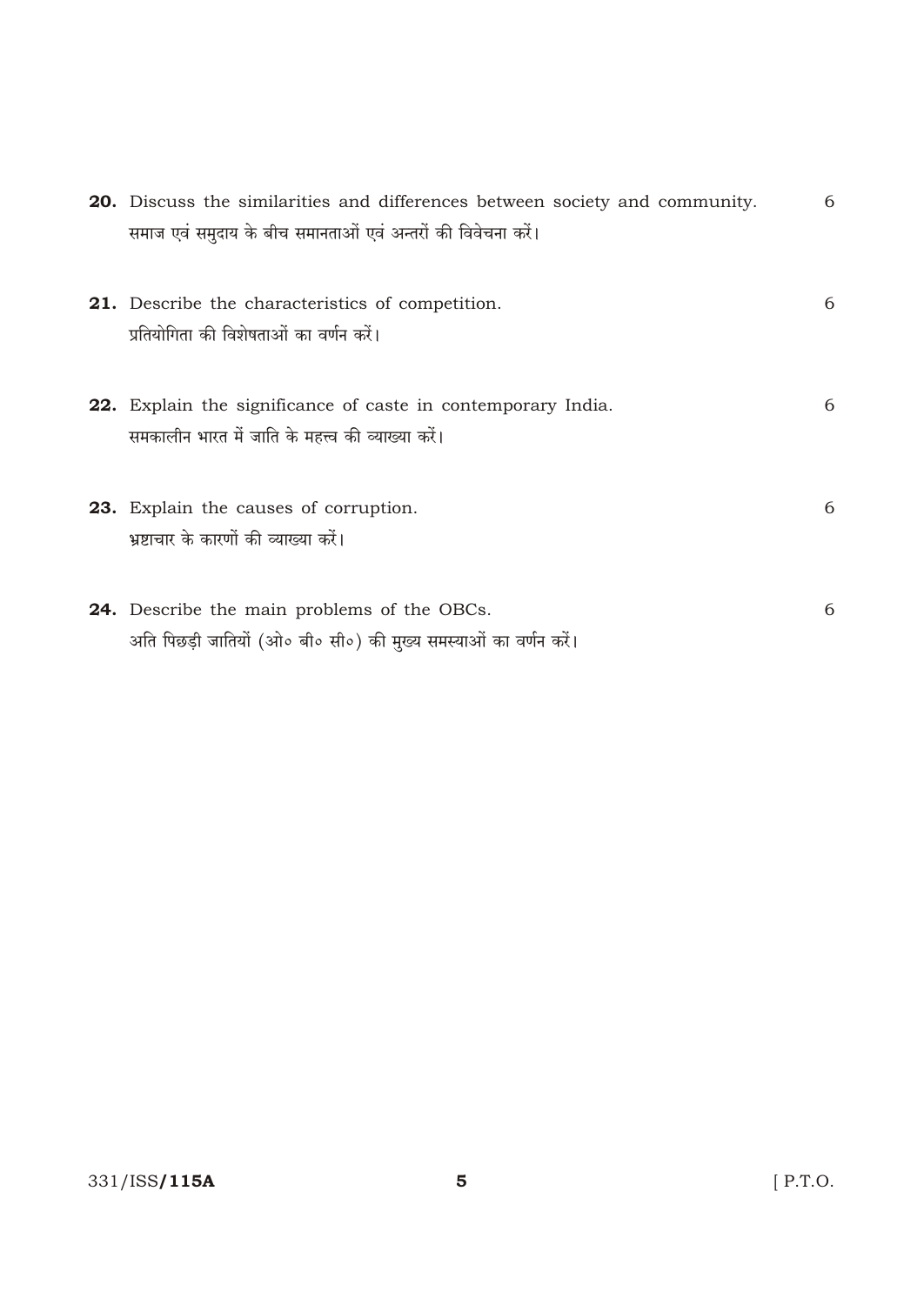### **SECTION-B**

#### खण्ड–ब

### OPTION-I विकल्प–I

# (Status of Women)

# ( महिलाओं की प्रस्थिति)

| <b>25.</b> When was the Hindu Succession Act passed?                  | $\mathbf{1}$ |
|-----------------------------------------------------------------------|--------------|
| हिन्दू उत्तराधिकार अधिनियम कब पारित किया गया था?                      |              |
|                                                                       |              |
| 26. Name two great epics.                                             | 2            |
| दो महान महाकाव्यों के नाम बताएँ।                                      |              |
|                                                                       |              |
| 27. What are Dharmashastras about?                                    | 2            |
| धर्म-शास्त्रों की विषयवस्तु क्या है?                                  |              |
|                                                                       |              |
| 28. Explain the difference between gender and sex.                    | 4            |
| लिंग एवं यौन में अंतर को स्पष्ट करें।                                 |              |
|                                                                       |              |
| 29. How could domestic violence be countered? Explain.                | 6            |
| पारिवारिक हिंसा का मुकाबला किस प्रकार किया जा सकता है? व्याख्या करें। |              |